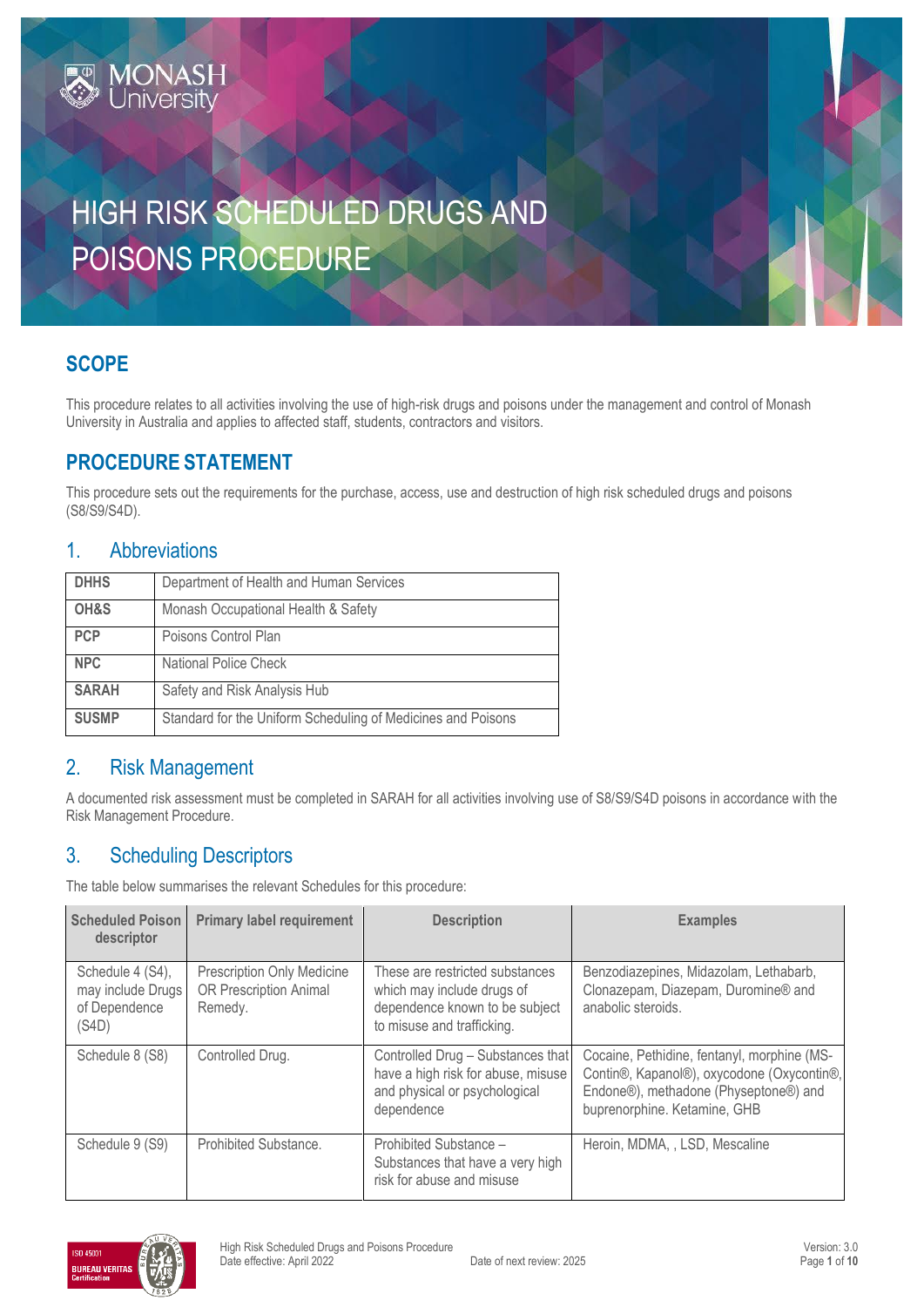#### 4. Permit to Obtain a Scheduled Poison or Drug

- 4.1 Organisational Unit must ensure that they have a current and compliant permit before purchasing and commencing any work involving S8/S9/S4D poisons as identified by the [Chemical Pre-Purchase Checklist.](https://www.monash.edu/__data/assets/pdf_file/0020/113726/Chemical-prepurchase-checklist.pdf) Application for a new permit or amendment of an existing permit can be made online on the **DHHS Website**. The responses provided on the online application form will constitute the area's Poisons Control Plan (PCP).
- 4.2 The area must keep a copy of the completed permit application form.
- 4.3 The permit is only valid for:
- Specific locations stated on the permit;
- Specified schedules or individual poisons;
- Any specified quantity limits.
- 4.4 For general guidance on requirements for purchase, storage and handling of S8/S9/S4D poisons, refer to the [Purchase and Storage](http://www.monash.edu/__data/assets/pdf_file/0003/150474/poisons.pdf)  [of Scheduled Poisons](http://www.monash.edu/__data/assets/pdf_file/0003/150474/poisons.pdf) poster.

#### 5. Due Diligence

- 5.1 Organisational Units must:
- Undertake "due diligence" on all workers proposed to have access to S8/S9/S4D poisons;
- Establish a process whereby work involving S8/S9/S4D poisons is monitored by a local Committee (e.g. Local OHS Committee or a similar local area Committee)
- Develop a documented procedure which equips the person with knowledge and practical skills necessary for the safe, secure and responsible handling of S8/S9/S4D poisons;
- Provide competency-based training to verify the level of understanding of the local procedure.
- 5.2 Due diligence on Responsible and Authorised Persons:
	- 5.2.1 All Responsible and Authorised Persons must:
	- − Have a current NPC conducted and;
	- Sign a [Statutory Declaration](https://www.justice.vic.gov.au/statdecs) form acknowledging under "matter declared" that they:
	- Had not committed a drug related crime in the last 36 months;
	- Did not have a drug dependency in the last 36 months;
	- Had not used illegal or prescription drugs recreationally in the last 36 months.
	- − Have acquired relevant tertiary qualification, sufficient knowledge and training to enable them to have access to S8/S9/S4D poisons.
- 5.3 Relevant Manager/Supervisor or their delegate must inform all Responsible and Authorised Persons of the need to conduct a NPC in accordance with the University's [Employment Checks Procedure.](https://publicpolicydms.monash.edu/Monash/documents/1935679)
- 5.4 Responsible and Authorised Persons must provide their HR Business Partner with a copy of the NPC for verification. The HR Business Partner will notify the relevant Manager/Supervisors or their delegate of the outcome of the NPC. The local area is not required to store the NPC record.
- 5.5 A record of the outcome of the NPC and the completed statutory declaration form must be kept locally in accordance with the Data [Protection and Privacy Procedure.](https://publicpolicydms.monash.edu/Monash/documents/1909233)
- 5.6 The following is also recommended:
	- Past employment reference checks;
	- Review of work history to ensure that they have accumulated sufficient hours of practical work experience in safe handling of similar substances;
- 5.7 Some areas (e.g. manufacturing) may consider conducting physiological screening (e.g. blood, urine, saliva testing) to rule out any illicit drug use.
- 5.8 Due diligence on Approved Persons:
	- 5.8.1 Where it is not practical for an area to conduct NPC on all workers who may be required to handle S8/S9/S4D poisons (e.g. students) those workers must sign a statutory declaration form as per 5.2.1.
	- 5.8.2 Approved Persons must not have direct access to the storage facilities where stock quantities of S8/S9/S4D poisons are stored.

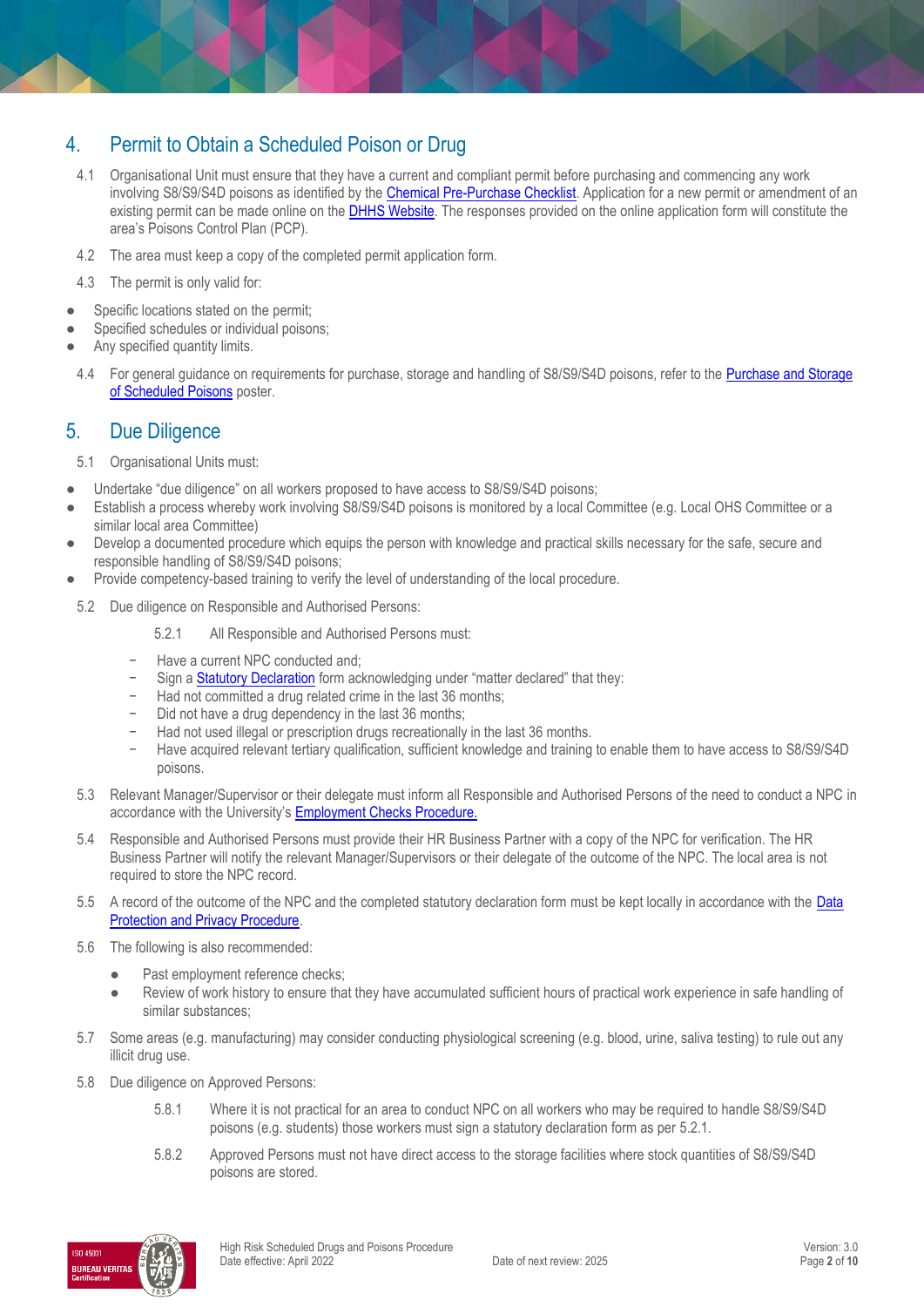5.8.3 Approved Persons must work under direct supervision of an Authorised Person until such time when they are deemed to have gained sufficient knowledge and practical skills necessary for the safe, secure and responsible handling S8/S9/S4D poisons.

#### 6. Acquisition

Only Authorised Persons are allowed to purchase and receive S8/S9/S4D poisons.

- 6.1 Ordering (Organisational Unit)
	- 6.1.1 The Authorised Person responsible for purchasing must ensure a valid permit exists for the poison being ordered as per Section 4.
	- 6.1.2 The order must be reviewed and scrutinised by a second Authorised Person. The second Authorised Person that reviews the order should not regularly work in the same area as the first person, and the second person should remain as independent as possible from the first.
	- 6.1.3 To ensure that the order is checked and released by the nominated local approval chain for poisons, where the Commodity has not been pre-assigned, when placing a purchase request for S8/S9/S4D poisons in Coupa, an appropriate Commodity type must be selected as follows: Laboratory > Laboratory Supplies > Drugs & Pharmaceuticals > Schedule "X" Drug.
	- 6.1.4 The following information is to be included in the "Special Delivery Instructions" section of the purchase request:
	- − Permit Number;
	- − Instruction for S8/S9/S4D poison to be placed in a compliant storage facility immediately upon arrival and that it may only be collected or received by an Authorised Person from the Organisational Unit that placed the order;
	- − Names and contact numbers of Authorised Persons responsible for ordering and collection.
- 6.2 Receiving of Goods (Stores/Organisational Unit)
	- 6.2.1 All Stores or areas that receive S8/S9/S4D poisons must have an appropriate storage facility that complies with Section 10 in a secure location.
	- 6.2.2 Upon receiving a S8/S9/S4D poison, the Stores or area must:
	- Inspect the goods and verify that the package was delivered intact; and
	- Document the following:
		- o Date received/released;
		- o Time received/released;
		- o Quantity received; and
		- o Condition of packaging (Intact or Compromised).
		- 6.2.3 If there is any reason to believe that the container has been tampered with or that it arrived damaged, the Stores or area must notify the Supplier and the area's Authorised Person.
- 6.3 Collection of Goods (Organisational Unit)
	- 6.3.1 Only an Authorised Person from the area must receive or collect the S8/S9/S4D poison and check that the:
	- Delivery has been received intact;
	- Delivery container has not been tampered with; and
	- Quantity matches the purchase order and the invoice.
		- 6.3.2 The Authorised Person must store the S8/S9/S4D poison in a compliant storage facility as per Section 10.
		- 6.3.3 Where the packaging or the container has been received damaged or there is any reason to believe that the container has been tampered with, the contents must be measured/weighed to confirm the quantity received. If there is any indication that the received quantity is less than what was ordered, it should be investigated without delay.
		- 6.3.4 If the discrepancy cannot be reasonably explained, the Authorised Person must notify the Responsible Person who will notify the DHHS.

#### 7. Labelling – Additional Requirements

7.1 The primary packaging and the immediate container must be labelled in accordance with the requirements listed in the SUSMP. Additional information must be included on the label:

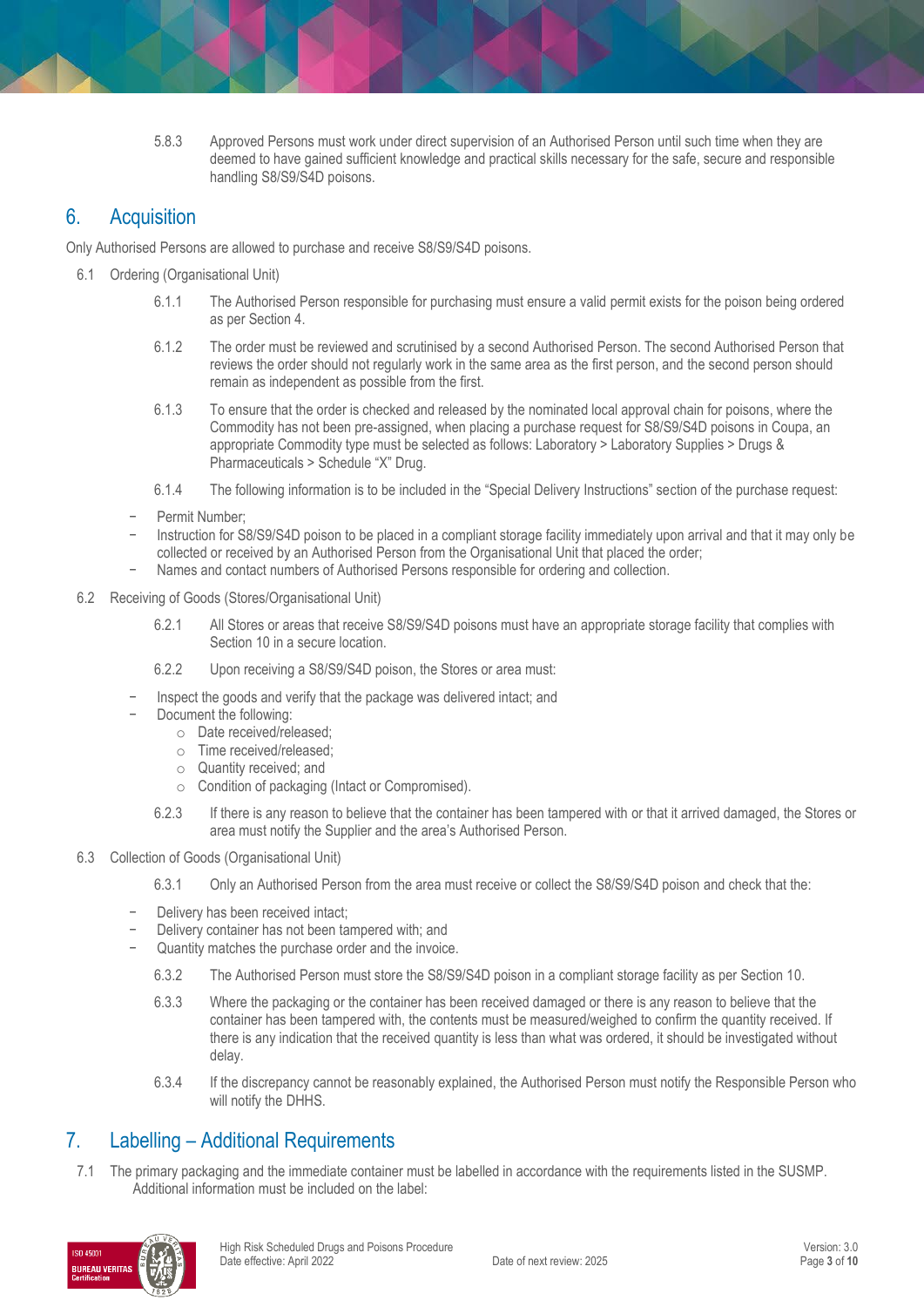- Name of the Authorised Person who received the container;
- Details of the requestor (if different to the Authorised Person receiving the poison);
- Date received.
- 7.2 Chemwatch can be used to generate labels for any aliquoted containers that are not for immediate use. Refer to the [Labelling of](https://www.monash.edu/ohs/info-docs/safety-topics/chemical-management/labelling-of-decanted-chemicals-ohs-information-sheet)  Decanted Chemicals - [OHS Information Sheet](https://www.monash.edu/ohs/info-docs/safety-topics/chemical-management/labelling-of-decanted-chemicals-ohs-information-sheet) for information on compliant labels.

#### 8. Transactions

- 8.1 All transactions must be individually recorded. These transaction records must include:
- The date of the transaction;
- The quantity of the substance involved in the transaction;
- The name of the substance:
- The form of the substance (e.g. tablets, liquid, powder etc);
- The strength of the substance:
- The name of the person carrying out the transaction;
- The quantity of substance remaining after each transaction (This quantity balance must always be measured (i.e. the quantity must be weighed or counted). The balance should not simply be calculated based on what the previous recorded balance was and what the amount used was);
- A dedicated page must be used for each poison.
- 8.2 If a poison is being used for multiple, different purposes at different times, it would not be sufficient to record a single daily transaction to encompass all such varied usages throughout a day. Individual records should be documented for individual transactions.
- 8.3 Sometimes a single dedicated page may contain multiple transactions of the same substance. In such a case, the details of the substance may only need to be recorded once on the page.
- 8.4 Transaction records of S8/S9/S4D poisons must:
- Be made in a way so that the records cannot be altered, obliterated, deleted or removed without detection;
- Be made in bound books:
- Contain consecutive page numbers;
- Users are not permitted to remove pages.
- 8.5 Transaction records may be kept electronically. Electronic transaction records must be completely impossible to subsequently change or delete.
- 8.6 Any amendment may only be made by making an entirely new transaction record while maintaining all previous records. A reason for the amendment must be recorded.

#### 9. Register of High-Risk Poisons

- 9.1 All areas that store S8/S9/S4D poisons must maintain a register of their poisons in Chemwatch in accordance with Using Chemicals [Procedure.](https://publicpolicydms.monash.edu/Monash/documents/1935640) The register must comply with the requirements of the [Chemwatch Procedure.](https://publicpolicydms.monash.edu/Monash/documents/1935604)
- 9.2 To maintain confidentiality, the record in Chemwatch may be made hidden by the Local Administrator and only be visible to specific persons as required.

#### 10. Storage

- 10.1 No other substances are to be stored in the same storage facility where S8/S9/S4D poisons are stored.
- 10.2 The quantity of any scheduled substance being stored should never exceed the maximum holding quantity stated on the permit.
- 10.3 The storage facility must be inaccessible to unauthorised persons at all times and must remain locked and unable to be easily removed from the premises when not being accessed e.g. locked cabinet or a refrigerator.

10.4 In addition, the storage facility for S8 and S9 poisons must be:

- Constructed of mild steel plate of 10 mm thickness; and
- Constructed with continuous welding of all edges; and
- Be fitted with a door constructed of mild steel plate of 10 mm thickness swung on hinges welded to the door and body of the cabinet, the door being flush fitting with a clearance around the door of not more than 1.5 mm; and

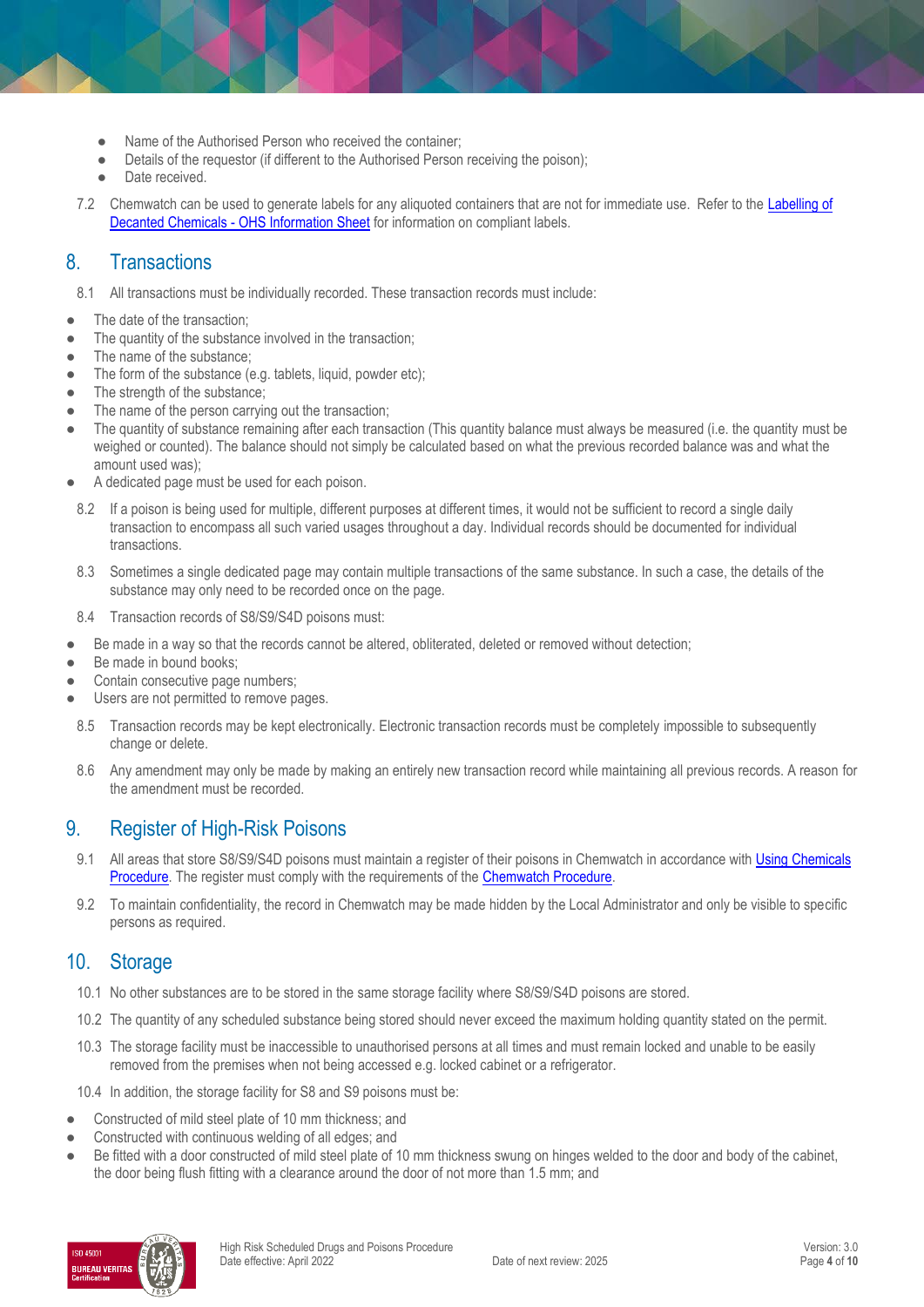- Fitted with a fixed locking bar, welded to the inside face of the door near the hinge edge, which engages in a rebate when the door is closed; and
- Fitted with a 6-lever lock securely affixed to the rear face of the door; and
- Securely attached to a wall or floor in such a manner that it will resist attack by hand tools for 30 minutes or power tools for 5 minutes.

10.5 A locked box that is not affixed to premises does not meet the requirements of a compliant storage facility.

#### 11. Handling

- 11.1 A S8/S9/S4D poison must only be dispensed to an Approved Person by an Authorised Person for an approved activity. Such activity must be verified by the Authorised Person at the time of dispensing.
- 11.2 Dispensing of the poisons must be recorded as a transaction by the Authorised Person.
- 11.3 Any remaining S8/S9/S4D poison must be returned to the storage facility and the balance weighed and recorded in accordance with Section 8.
- 11.4 If a S8/S9/S4D poison is not used up within the planned time period, it must be returned to the Authorised Person to be logged back into the storage facility or placed in the laboratory compliant storage facility (as per Section 10) or compliantly destroyed in accordance with Section 16.
- 11.5 Whenever any S8/S9/S4D poison is removed from its storage facility, the poison should be under the direct supervision of an Authorised Person or Approved Person until it is consumed through usage, destroyed compliantly or returned to the storage facility.
- 11.6 If it is necessary for the Authorised Person or Approved Person to temporarily stop directly supervising a S8/S9/S4D poison, the poison must be placed back into the storage facility, or be supervised by a second Authorised Person or Approved Person. The first Authorised or Approved Person must ensure that the correct quantity of poison is accounted for when they return.

#### 12. Animal Ethics Exemption

- 12.1 An Authorised Person may dispense a S8/S9/S4D poison overnight if a research experiment involves an animal that may require euthanasia or appropriate treatments.
- 12.2 If a S8/S9/S4D poison is supplied to an Approved Person it must be returned as soon as possible and accounted for by the Authorised Person back into an appropriate S8/S9/S4D storage facility.

#### 13. Laboratory Storage Requirement

Where a S8/S9/S4D poison is dispensed by an Authorised Person to be used over multiple days, the area must have a compliant laboratory storage facility available until it can be returned to the original storage facility or compliantly destroyed in accordance with Section 16.

## 14. Synthesis of Drugs and Poisons

All compounds that are able to be synthesised in a single synthesis to a S8/S9/S4D poison are to be controlled as if the poison was a S8/S9/S4D poison (e.g. codeine methyl ether and oripavine).

#### 15. Compliance Monitoring

- 15.1 Organisational Units obtaining S8/S9/S4D poisons must monitor the activities involving use of poisons via a local Committee.
- 15.2 An independent internal auditor must regularly and randomly audit all relevant transaction records to detect discrepancies of any S8/S9/S4D poisons use.
- 15.3 If a discrepancy is detected, it should be investigated without delay (no longer than 7days) in consultation with the relevant Authorised and Approved Persons involved.
- 15.4 If there is an acceptable explanation for a discrepancy, the reason must be documented in the transaction records.
- 15.5 If the investigation indicates that a substance has gone missing without a reasonable explanation or was stolen, the Responsible Person must notify DHHS immediately vi[a Lost Scheduled Items Notification Form.](https://forms.business.gov.au/smartforms/landing.htm?formCode=lost-item-notificati)

#### 16. Destruction of Poisons

16.1 If a S8/S9/S4D poison has not been consumed through the research activity, and it is no longer required, arrangements should be made to destroy the poison.

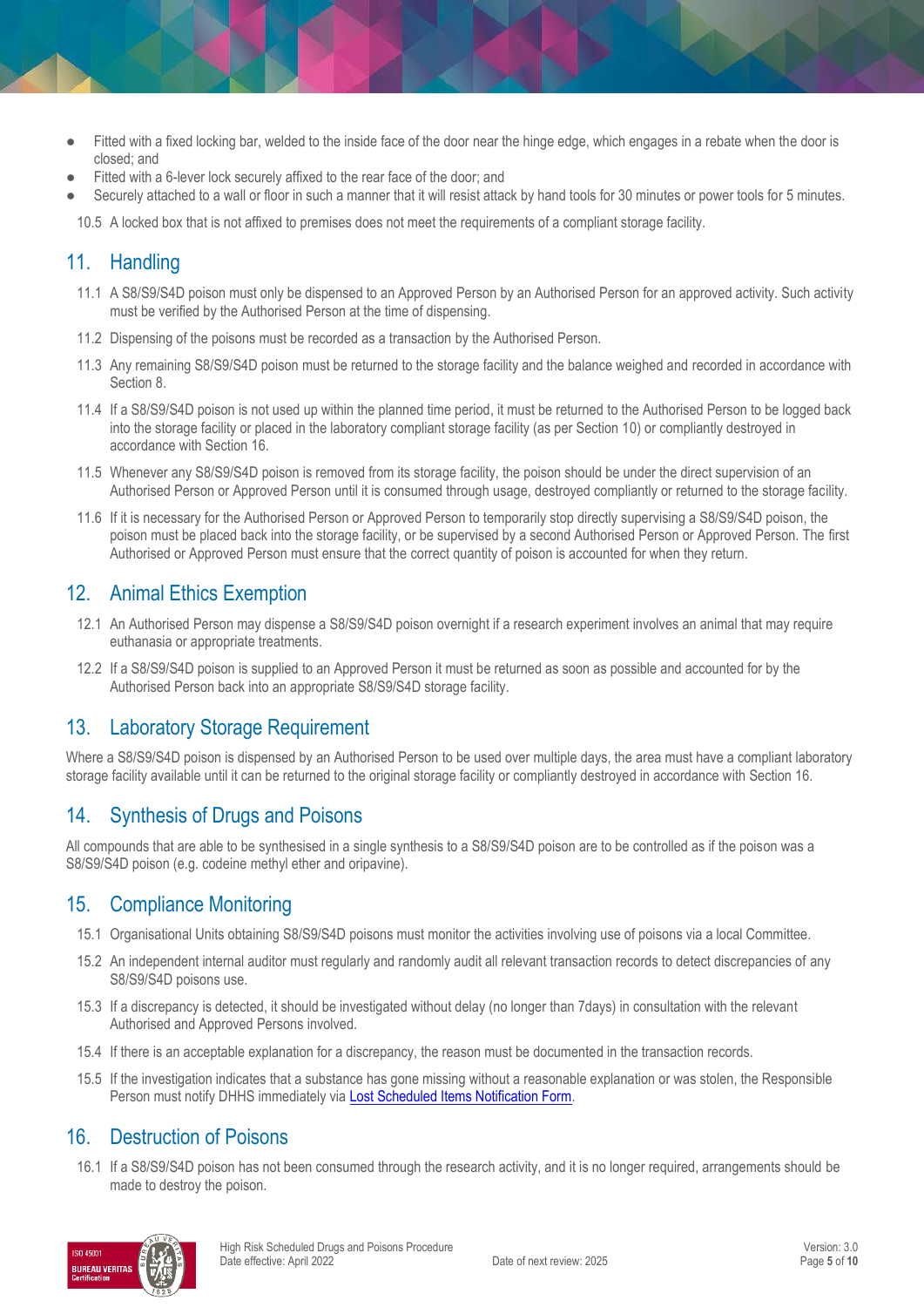- 16.2 Out of "use by date" poisons must be destroyed.
- 16.3 Recording Substances for Destruction
	- 16.3.1 When either destroying S8/S9/S4D poisons on premises, or sending the substances away for destruction, the following details should be recorded:
	- The details of the substance, including;
	- − Name of the substance;
	- Form of the substance (e.g. tablets, liquid, powder etc);
	- − Strength of the substance;
	- Date of the transaction; and
	- Quantity of the substance involved.

16.3.2 If substances are being sent away for destruction, then also record:

- The name of the place where the unwanted substance is being sent to;
- The address of where the unwanted substance is being sent to.
	- 16.3.3 If S8/S9/S4D poisons are being destroyed on the premises, then also record:
- The method of destruction;
- The place of destruction; and
- The name of the witness(es).
- 16.4 Pharmacy Destruction (Off Site)
	- 16.4.1 If they are willing to accept substances for destruction, it would be acceptable to send any S8/S9/S4D poisons to a pharmacist working in a pharmacy, or send the substances back to the original supplier.
- 16.5 Chemical Contractor Destruction (Off Site)
	- 16.5.1 For S4D poisons, ensure that the waste company holds a permit to handle Schedule 4 poisons.
	- 16.5.2 S8 and S9 poisons are not permitted to be sent to a waste company for destruction.
- 16.6 Destruction on Site
	- 16.6.1 Any area that chooses to destroy Schedule 8 or 9 substances on their premises must ensure that the destruction is carried out by two practitioners who are either registered medical practitioners, pharmacists, dentists, veterinarians or nurses; however, the two persons cannot include the combination of two nurses where one is not a nurse practitioner.
	- 16.6.2 When destroying substances on premises, the destruction process must render the substances non-recoverable and non-identifiable.
	- 16.6.3 After rendering the substances non-recoverable and non-identifiable, the resulting waste material may be sent for disposal to a Monash approved chemical waste contractor (but should not be placed in general waste).

#### 17. Transfer

- 17.1 Research permits do not allow poisons to be supplied to other areas unless sent for destruction.
- 17.2 An Authorised or Approved Person can transfer S8/S9/S4D poisons to other locations for an approved activity as long as the poison remains in their possession at all times. A transaction record of such transfer must be maintained.
- 17.3 S8/S9/S4D poisons must be transported in a locked, tamper proof, metal container of sound structural integrity.
- 17.4 The poison must not be left at another location overnight unless that location is listed on the permit of the permit holder undertaking the transfer and a compliant storage facility is available at that location.
- 17.5 At the end of the activity, the poison must be used up, compliantly destroyed or returned to its primary storage location.

#### 18. Training

- 18.1 Areas must develop and implement a competency based local training program for handling high risk poisons.
- 18.2 Records of such training must be maintained using the [Local Training Record](https://www.monash.edu/__data/assets/word_doc/0011/1621847/Local-training-records-proforma.docx) template or in myDevelopment.

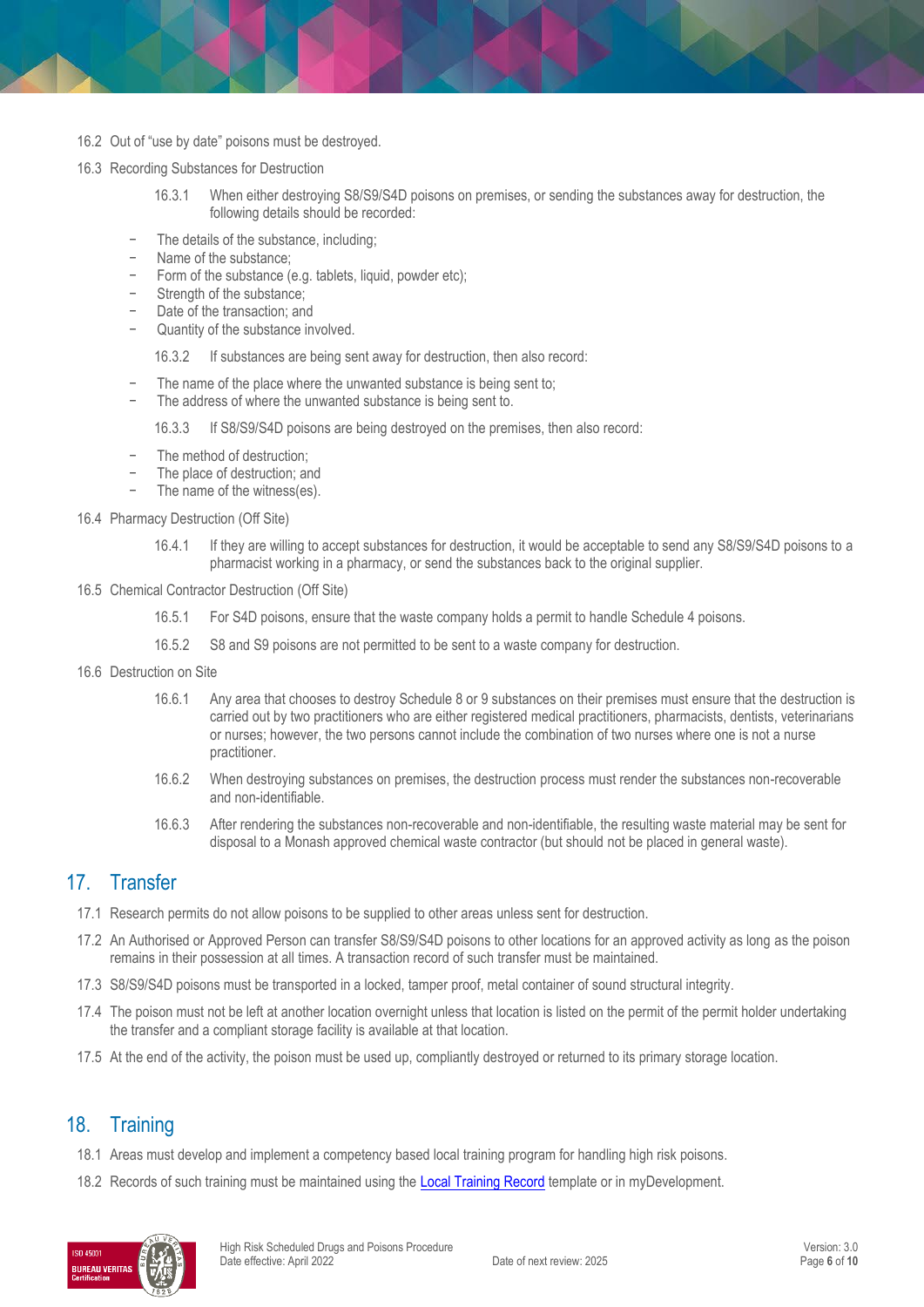## 19. Responsibility for Implementation

A comprehensive list of OHS responsibilities is provided in the [Roles, Responsibilities and Committees Procedure.](https://publicpolicydms.monash.edu/Monash/documents/1935644) A summary of the specific responsibilities relevant to this procedure are provided below.

19.1 Heads of Academic/Administrative Units must ensure:

- A safe system of work is implemented with the use of high-risk poisons;
- That all users of poisons adhere to their PCP through a monitoring process;
- That a current Permit is maintained;
- That a suitable Responsible Person/s is/are appointed; and
- That a system is established to support due diligence requirements in accordance with section 6.

19.2 Managers and Supervisors are responsible for ensuring:

- That all workers handling S8/S9/S4D poisons are either Authorised Persons or Approved Persons.
- That local procedures are developed to support the use of S8/S9/S4D poisons.
- That all persons handling poisons have been adequately trained and are competent in the use of S8/S9/S4D poisons.
- That access to storage facilities where S8/S9/S4D poisons are stored is only available to Authorised Persons.
- Any individuals that require physiological testing are notified.

19.3 Local Committee/Safety Officers are responsible for:

- Overseeing and monitoring implementation of the requirements for the management of S8/S9/S4D poisons.
- Reporting the status of poisons control planning and performance to the Senior Management of the Organisational Unit.

19.4 Responsible Person:

- Have a regular involvement, and/or regularly oversee the handling of products associated with the permit;
- Periodically review the local procedures to ensure they are being carried out in compliance with Drugs and Poisons legislation and with conditions of the permit;
- Be the contact point for DHHS to answer any questions relating to the permit and the PCP.

19.5 Authorised Person:

Responsibilities of an Authorised Person are described in the relevant sections of this procedure.

19.6 Approved Person:

Responsibilities of an Approved Person are described in the relevant sections of this procedure.

#### 20. Tools

The following tools are associated with this procedure:

**[Chemical Pre-Purchase Checklist](https://www.monash.edu/__data/assets/word_doc/0011/836291/Chemical-prepurchase-checklist.docx)** 

#### 21. Records

For OHS Records document retention please refer to:

**[Monash University OHS Records Management Procedure](https://publicpolicydms.monash.edu/Monash/documents/1935642)** 

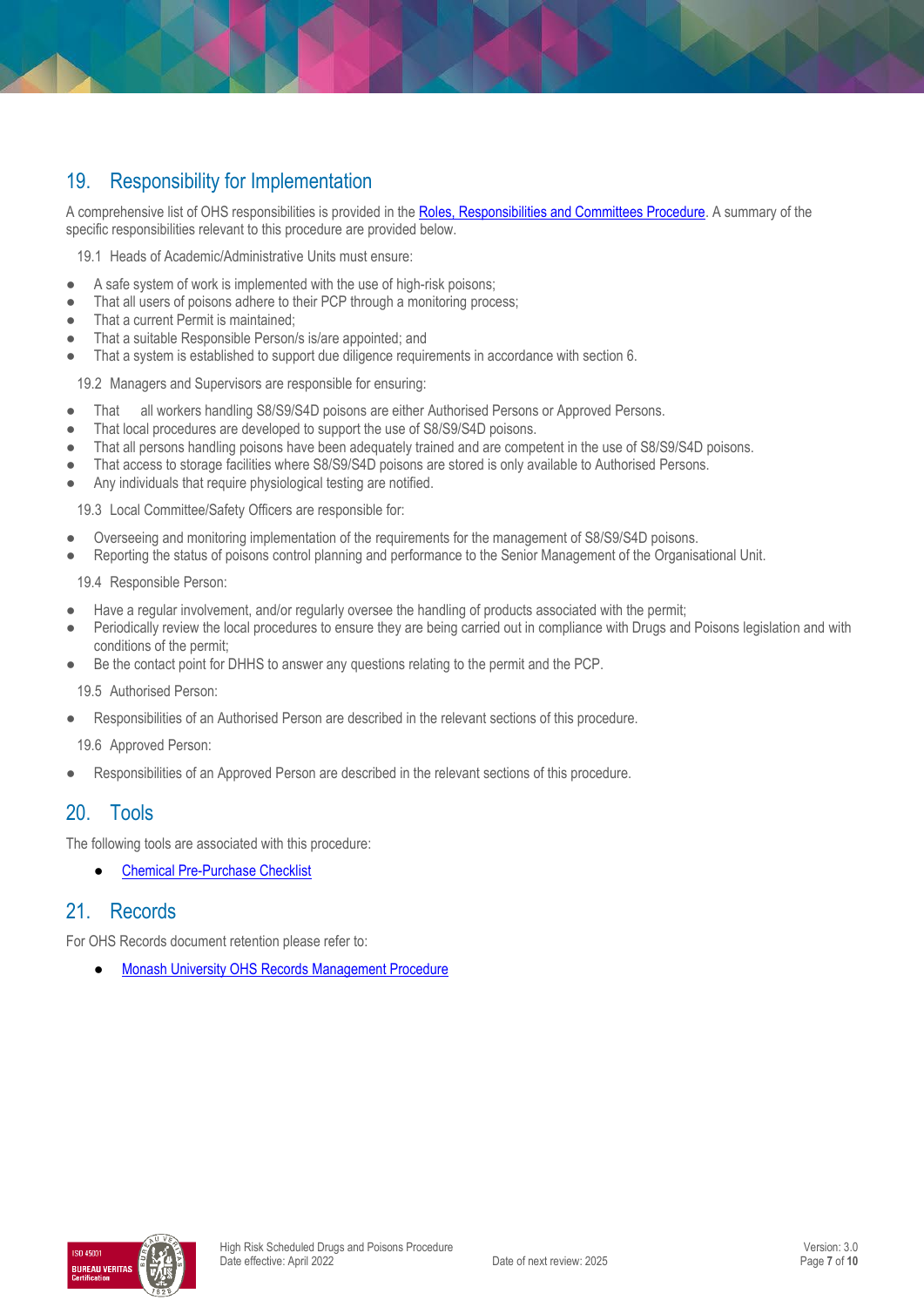## **DEFINITIONS**

| <b>Key word</b>                       | <b>Definition</b>                                                                                                                                                                                                                                                                                                                                                                                                                                                                                                                                                |
|---------------------------------------|------------------------------------------------------------------------------------------------------------------------------------------------------------------------------------------------------------------------------------------------------------------------------------------------------------------------------------------------------------------------------------------------------------------------------------------------------------------------------------------------------------------------------------------------------------------|
| <b>Approved Person</b>                | A worker who has been deemed competent by an Authorised Person to have the necessary skills<br>and knowledge required for the safe and responsible handling of poisons.                                                                                                                                                                                                                                                                                                                                                                                          |
| <b>Authorised Person</b>              | A staff member authorised by the permit holder to gain access to a storage facility holding a drug<br>of dependence and can work with or be in possession of such a substance.                                                                                                                                                                                                                                                                                                                                                                                   |
| <b>High Risk Drugs and</b><br>Poisons | Include all the drugs and poisons that are listed in the SUSMP under Schedule 8 (S8), Schedule<br>9 (S9) as well as substances that are Schedule 4 (S4) that are also drugs of dependence. These<br>are listed in Schedule 11 of the Act and are known to be the subject of misuse and trafficking.<br>The S4 drugs that are also drugs of dependence will be referred to in this procedure as S4D.                                                                                                                                                              |
| Independent internal<br>auditor       | Is nominated by the permit holder and is independent of the persons dispensing or recording the<br>transactions for the area that is being audited.                                                                                                                                                                                                                                                                                                                                                                                                              |
| Permit                                | A permit issued by the Department of Health and Human Services (DHHS) to Purchase or<br>Otherwise Obtain Poisons or Controlled Substances for Industrial, Educational or Research<br>Purposes.                                                                                                                                                                                                                                                                                                                                                                   |
| <b>Permit Holder</b>                  | A physical person or a Monash University Business Unit named on the Poisons Control Plan and<br>the permit.                                                                                                                                                                                                                                                                                                                                                                                                                                                      |
| Poison                                | A poison is any substance which is listed in the Standard for the Uniform Scheduling of<br>Medicines and Poisons (SUSMP). A drug, poison or controlled substance can also be a<br>hazardous substance and/or a dangerous good. For the purpose of this procedure, high risk<br>drugs, poisons and controlled substances will be referred to as poisons.                                                                                                                                                                                                          |
| Responsible Person:                   | A person listed on the permit who had been delegated responsibility by the permit holder to deal<br>with the DHHS on all matters relating to scheduled drugs and poisons.<br>A Responsible Person would typically be:<br>$\bullet$<br>A Medical Practitioner, Veterinarian, Pharmacist or;<br>Have an equivalent qualification that included significant studies in chemistry<br>and/or human health or;<br>Have at least five years of experience and training in the handling and<br>recording of scheduled substances, similar to those listed on the permit. |
| Storage facility:                     | Compliant storage facility for the specific schedules must meet the requirements detailed in<br>Section 10.                                                                                                                                                                                                                                                                                                                                                                                                                                                      |
| Transaction:                          | The removal, transfer or return of a poison to or between premises. A transaction would occur<br>whenever an amount of a poison is taken from its storage by an Authorised Person and supplied<br>to an Approved Person, or is used for a specific purpose by an Approved Person.                                                                                                                                                                                                                                                                                |

A comprehensive list of definitions is provided in the **Definitions tool**. Definitions specific to this procedure are provided below.

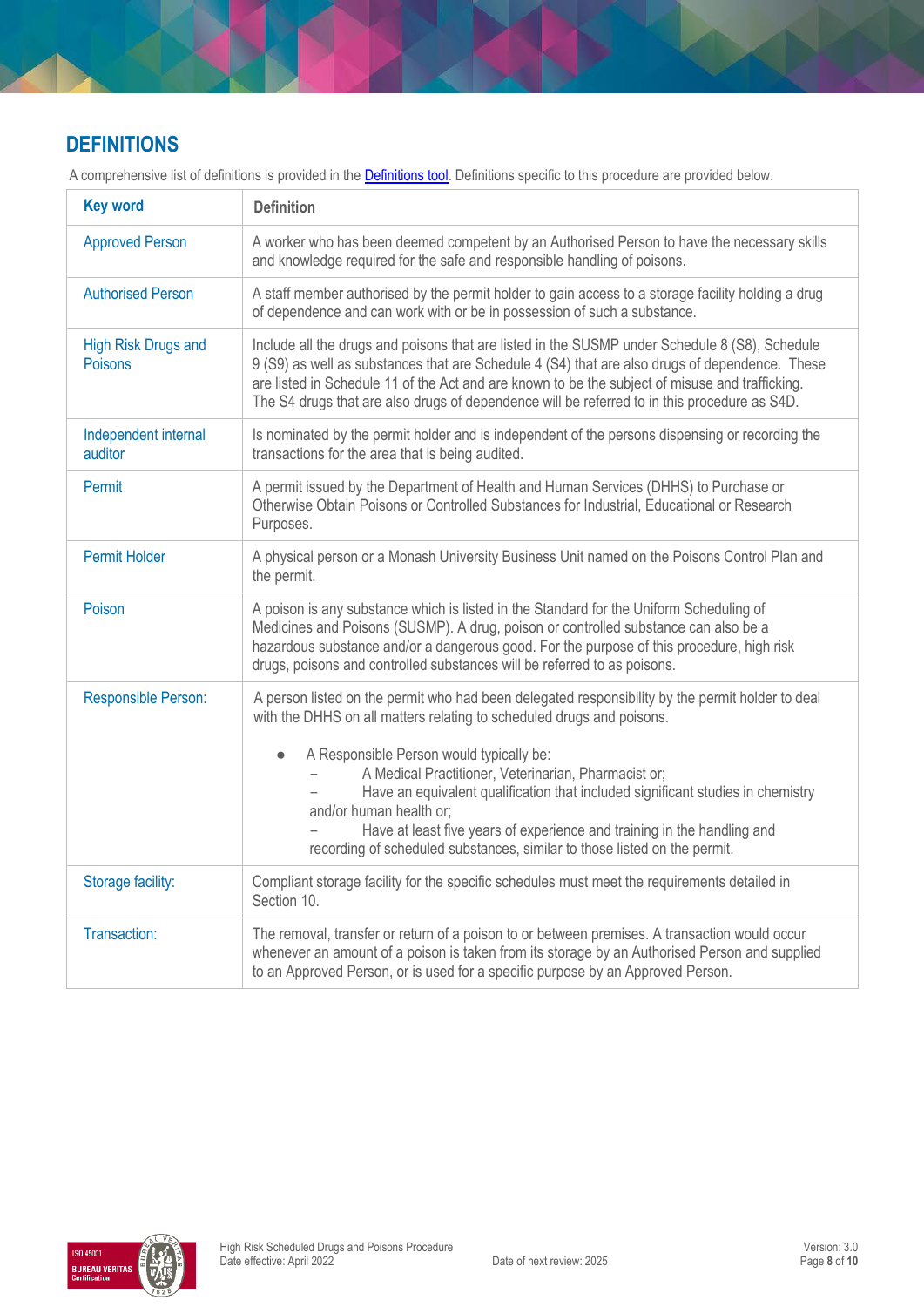### **GOVERNANCE**

| Parent policy                | <b>OHS&amp;W Policy</b>                                                       |
|------------------------------|-------------------------------------------------------------------------------|
| <b>Supporting procedures</b> | <b>Monash University OHS documents</b><br><b>Chemwatch Procedure</b>          |
|                              | $\bullet$<br><b>Employment Checks Procedure</b>                               |
|                              | <b>Local OHS Training records proforma</b>                                    |
|                              | Purchase and Storage of Scheduled Poisons poster                              |
|                              | <b>Risk Management Procedure</b>                                              |
|                              | Roles, Responsibilities and Committees Procedure                              |
|                              | <b>Using Chemicals Procedure</b>                                              |
| <b>Supporting schedules</b>  | N/A                                                                           |
| <b>Associated procedures</b> | <b>Australian and International Standards</b>                                 |
|                              | ISO 45001:2018 Occupational Health and Safety Management Systems<br>$\bullet$ |
|                              | Standard for the Uniform Scheduling of Medicines and Poisons (SUSMP)          |
|                              | <b>DHHS Documents</b>                                                         |
|                              | Managing drugs of dependence by licence and permit holders July 2019          |
| <b>Related Legislation</b>   | Occupational Health and Safety Act 2004 (Vic)<br>$\bullet$                    |
|                              | Drugs, Poisons and Controlled Substances Act (1981)                           |
|                              | Drugs, Poisons and Controlled Substances Regulations (2017)                   |
| Category                     | Operational                                                                   |
| Approval                     | Chief Operating Officer & Senior Vice-President                               |
|                              | 5 April 2022                                                                  |
| Endorsement                  | Monash University OHS Committee                                               |
|                              | 15 March 2022                                                                 |
| Procedure owner              | Health, Safety and Wellbeing Manager                                          |
| Date effective               | 5 April 2022                                                                  |
| <b>Review date</b>           | 5 April 2025                                                                  |
| Version                      | 3.0                                                                           |
| <b>Content enquiries</b>     | ohshelpline@monash.edu                                                        |

## **DOCUMENT HISTORY**

| <b>Version</b> | <b>Date Approved</b> | <b>Changes made to document</b>                                                                |
|----------------|----------------------|------------------------------------------------------------------------------------------------|
|                | September 2017       | High Risk Scheduled Drugs and Poisons Procedure (S8/9/11), v1                                  |
|                | December 2020        | Amended the title.                                                                             |
|                |                      | Aligned terminology and definitions with those used by DHHS.                                   |
|                |                      | 3.<br>Replaced reference to S11 with S4D in line with DHHS terminology.                        |
|                |                      | Updated the list of definitions.<br>4.                                                         |
|                |                      | Added risk management requirement including the use of Chemical Pre-Purchase checklist.<br>5.  |
|                |                      | 6.<br>Expanded on requirements for areas to obtain appropriate permit.                         |
|                |                      | Clarified that information provided in the DHHS Permit application form is now the PCP.<br>7.  |
|                |                      | 8.<br>Added a section on Due Diligence in line with DHHS guidance.                             |
|                |                      | Added requirement to complete Statutory Declaration for Authorised and Approved Persons.<br>9. |